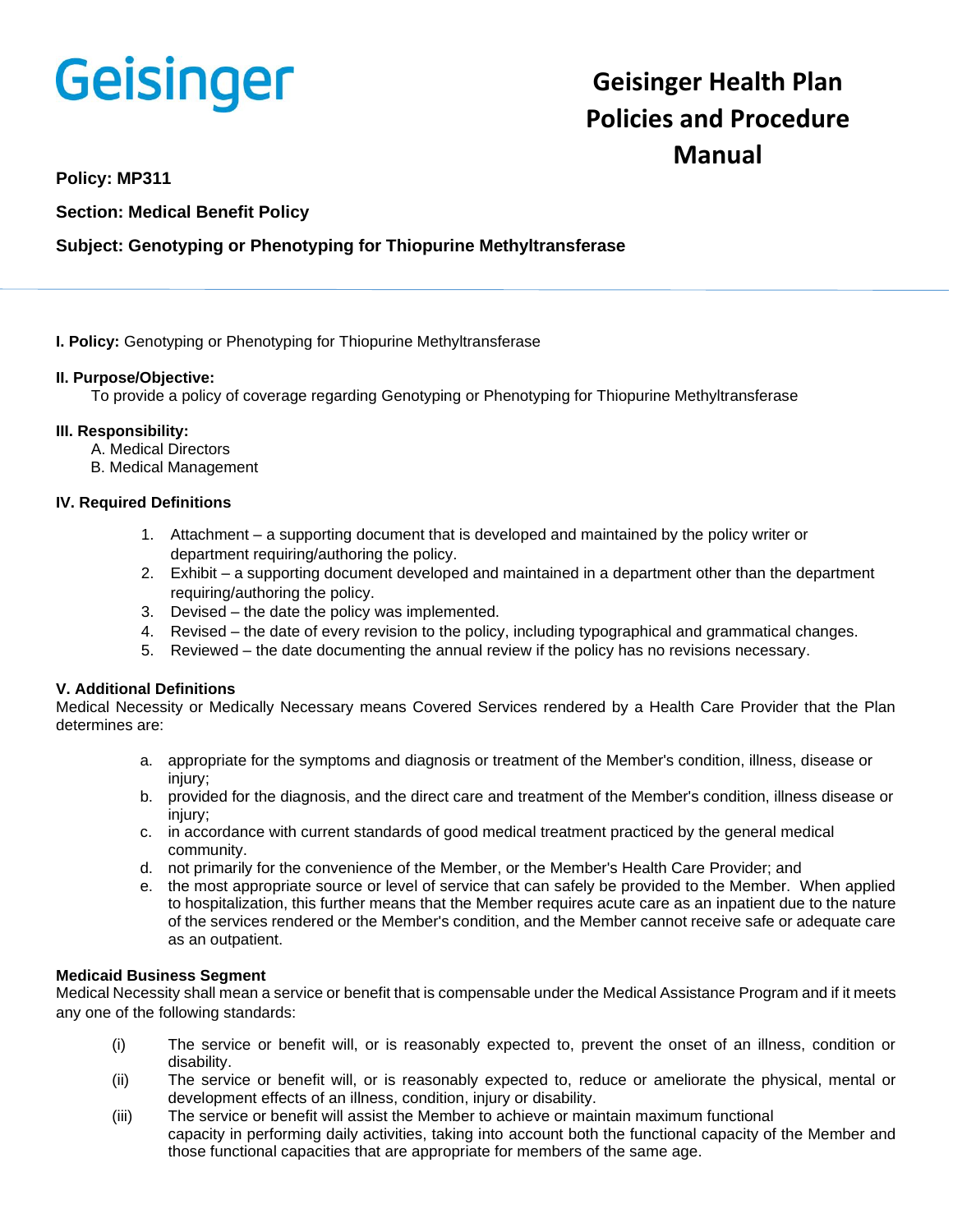# **DESCRIPTION:**

Thiopurine drugs are used to treat patients with leukemia, rheumatic disease, inflammatory bowel disease, or solid organ transplant. To be effective, those drugs require conversion to thioguanine nucleotides. That process can be blocked by methylation or oxidation. The potential for methylation depends on thiopurine methyltransferase (TPMT) activity, which varies among individuals. Approximately 90% have normal activity, 10% have intermediate activity, and 0.3% have low or no detectable activity. In patients who have reduced TPMT activity and who are receiving standard thiopurine doses, thioguanine nucleotides can accumulate, resulting in myelosuppression. In those patients, dosage reduction can minimize toxicity.

# **INDICATIONS:**

One-time genotypic or phenotypic analysis of the enzyme TPMT is considered medically necessary in members who are:

- considering initiation of therapy with azathioprine, mercaptopurine, or thioguanine; or
- on thiopurine therapy with abnormal complete blood count results that do not respond to dose reduction; or
- on thiopurine therapy with elevated liver biochemical tests, or clinical or laboratory evidence of myelosuppression and no previous diagnostic TPMT genotyping

# **LIMITATIONS:**

- TPMT testing should not substitute for CBC monitoring in members receiving thiopurines.
- Accurate phenotyping results are not possible in patients who received recent blood transfusions. A period of at least 6 weeks should have elapsed since the transfusion before TPMT phenotyping is performed.
- 6-mercaptopurine metabolite testing during treatment is considered appropriate in members who previously developed leukopenia or elevated liver biochemical tests while taking 6-mercaptopurine or azothiaprine

#### **EXCLUSIONS:**

Genotypic and/or phenotypic analysis of the enzyme TPMT is considered experimental, investigational or unproven and **NOT COVERED** in all other situations.

Analysis of the metabolite markers as routine monitoring of azathioprine and mercaptopurine is considered experimental, investigational or unproven and **NOT COVERED**. Routine monitoring should consist of complete blood count (CBC) and liver function tests as well as clinical status.

**Note: A complete description of the process by which a given technology or service is evaluated and determined to be experimental, investigational or unproven is outlined in MP 15 - Experimental Investigational or Unproven Services or Treatment.**

#### **CODING ASSOCIATED WITH:**

*The following codes are included below for informational purposes and may not be all inclusive. Inclusion of a procedure or device code(s) does not constitute or imply coverage nor does it imply or guarantee provider reimbursement. Coverage is determined by the member specific benefit plan document and any applicable laws regarding coverage of specific services. Please note that per Medicare coverage rules, only specific CPT/HCPCS Codes may be covered for the Medicare Business Segment. Please consult the CMS website at www.cms.gov or the local Medicare Administrative Carrier (MAC) for more information on Medicare coverage and coding requirements*

- 81401 Molecular pathology procedure, level 2
- 82542 Column chromatography, includes mass spectrometry, if performed
- 82657 Enzyme activity in blood cells, cultured cells or tissue, not elsewhere specified, nonradioactive substrate, each Specimen
- 81335 TPMT (thiopurine S-methyltransferase, gene analysis, common variants
- 0034U TPMT (thiopurine S-methyltransferase), NUDT15 (nudix hydroxylase 15) (eg, thiopurine metabolism), gene analysis, common variants (ie, TPMT \*2, \*3A, \*3B, \*3C, \*4, \*5, \*6, \*8, \*12; NUDT15 \*3, \*4, \*5)
- 0169U NUDT15 (nudix hydrolase 15) and TPMT (thiopurine S-methyltransferase) (eg, drug metabolism) gene analysis, common variants
- 0286U CEP72 (centrosomal protein, 72-KDa), NUDT15 (nudix hydrolase 15) and TPMT (thiopurine S-methyltransferase) (eg, drug metabolism) gene analysis, common variants

Current Procedural Terminology (CPT®) © American Medical Association: Chicago, IL

#### **LINE OF BUSINESS:**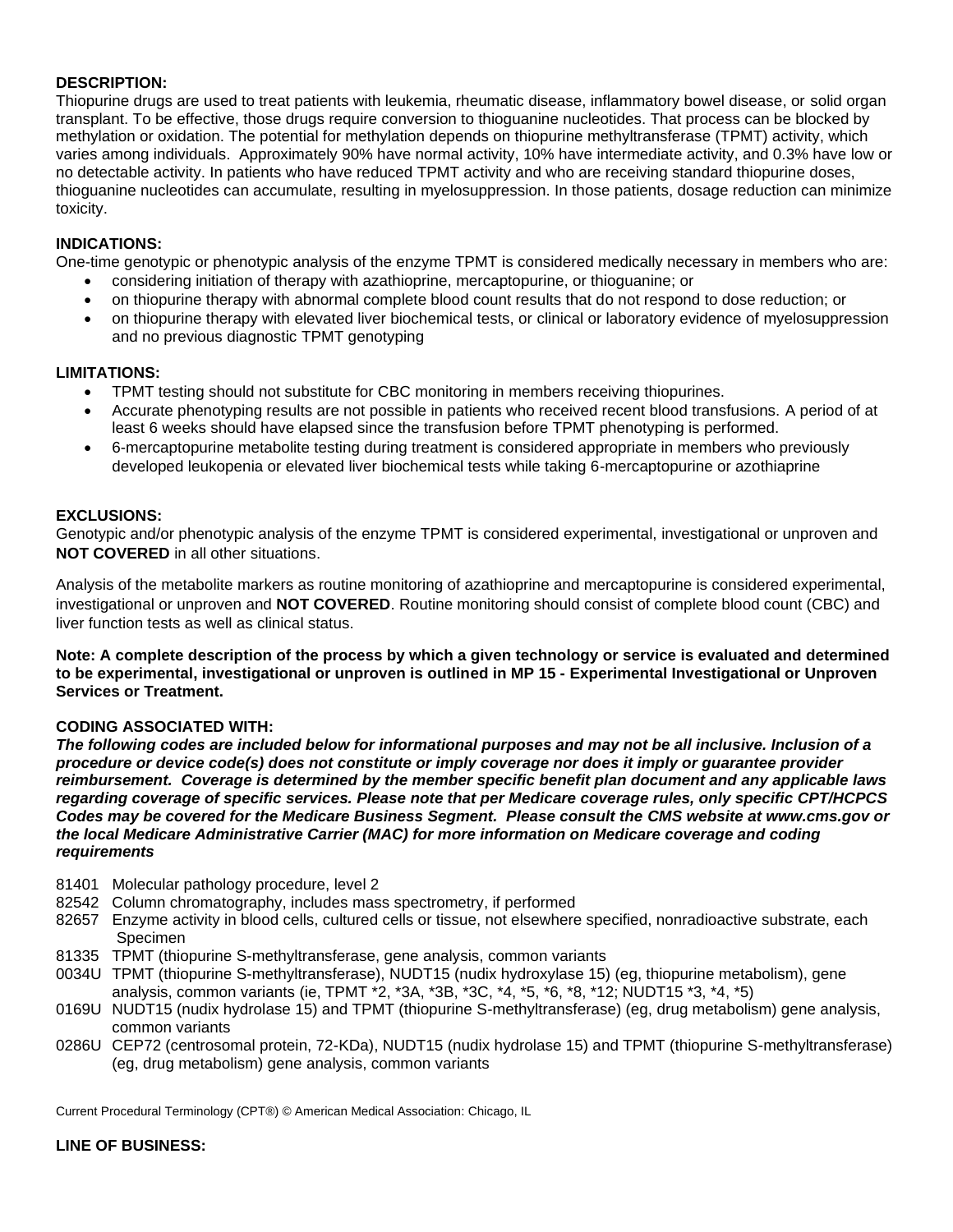**Eligibility and contract specific benefits, limitations and/or exclusions will apply. Coverage statements found in the line of business specific benefit document will supersede this policy. For Medicare, applicable LCD's and NCD's will supercede this policy**. **For PA Medicaid Business segment, this policy applies as written.**

#### **REFERENCES:**

Donnan JR, Ungar WJ, Mathews M, Rahman P. Systematic review of thiopurine methyltransferase genotype and enzymatic testing strategies. Ther Drug Monit. 2011 Apr;33(2):192-9

Bradford K, Shih D. Optimizing 6-mercaptopurine and azathioprine therapy in the management of inflammatory bowel disease. World J Gastroenterol. 2011 Oct;17(37):4166-4173

MacDermott RP. 6-mercaptopurine (6-MP) metabolite monitoring and TPMT testing in the treatment of inflammatory bowel disease with 6-MP or azathioprine. UptoDate. July 2016

Benkov K, Lu Y, Patel A, et al. Role of thiopurine metabolite testing and thiopurine methyltransferase determination in pediatric IBD. J Pediatr Gastroenterol Nutr. Mar 2013;56(3):333-340.

Gisbert JP, Nino P, Rodrigo L, et al. Thiopurine methyltransferase (TPMT) activity and adverse effects of azathioprine in inflammatory bowel disease: long-term follow-up study of 394 patients. Am J Gastroenterol. Dec 2006;101(12):2769-2776.

Gisbert JP, Luna M, Mate J, et al. Choice of azathioprine or 6-mercaptopurine dose based on thiopurine methyltransferase (TPMT) activity to avoid myelosuppression. A prospective study. Hepatogastroenterology. May-Jun 2006;53(69):399-404.

Newman WG, Payne K, Tricker K, et al. A pragmatic randomized controlled trial of thiopurine methyltransferase genotyping prior to azathioprine treatment: the TARGET study. Pharmacogenomics. Jun 2011;12(6):815-826.

Liu YP, Wu HY, Yang X, et al. Association between thiopurine S-methyltransferase polymorphisms and thiopurineinduced adverse drug reactions in patients with inflammatory bowel disease: a meta-analysis. PLoS One. 2015;10(3):e0121745.

Booth RA, Ansari MT, Loit E, et al. Assessment of thiopurine S-methyltransferase activity in patients prescribed thiopurines: a systematic review. Ann Intern Med. Jun 21 2011;154(12):814-823, W-295-818.

Hindorf U, Appell ML. Genotyping should be considered the primary choice for pre-treatment evaluation of thiopurine methyltransferase function. J Crohns Colitis. Dec 13 2011.

Coenen MJ, et al. Identification of patients with variants in TPMT and dose reduction reduces hematologic events during thiopurine treatment of inflammatory bowel disease. Gastroenterology 2015 Oct;149(4):907-17.

This policy will be revised as necessary and reviewed no less than annually.

**Devised:** 8/16

**Revised:**

**Reviewed:** 8/17, 8/18, 9/19, 9/20, 9/21

Geisinger Health Plan may refer collectively to health care coverage sponsors Geisinger Health Plan, Geisinger Quality Options, Inc., and Geisinger Indemnity Insurance Company, unless otherwise noted. Geisinger Health Plan is part of Geisinger, an integrated health care delivery and coverage organization.

Coverage for experimental or investigational treatments, services and procedures is specifically excluded under the member's certificate with Geisinger Health Plan. Unproven services outside of an approved clinical trial are also specifically excluded under the member's certificate with Geisinger Health Plan. This policy does not expand coverage to services or items specifically excluded from coverage in the member's certificate with Geisinger Health Plan. Additional information can be found in MP015 Experimental, Investigational or Unproven Services.

Prior authorization and/or pre-certification requirements for services or items may apply. Pre-certification lists may be found in the member's contract specific benefit document. Prior authorization requirements can be found at https://www.geisinger.org/health-plan/providers/ghp-clinical-policies